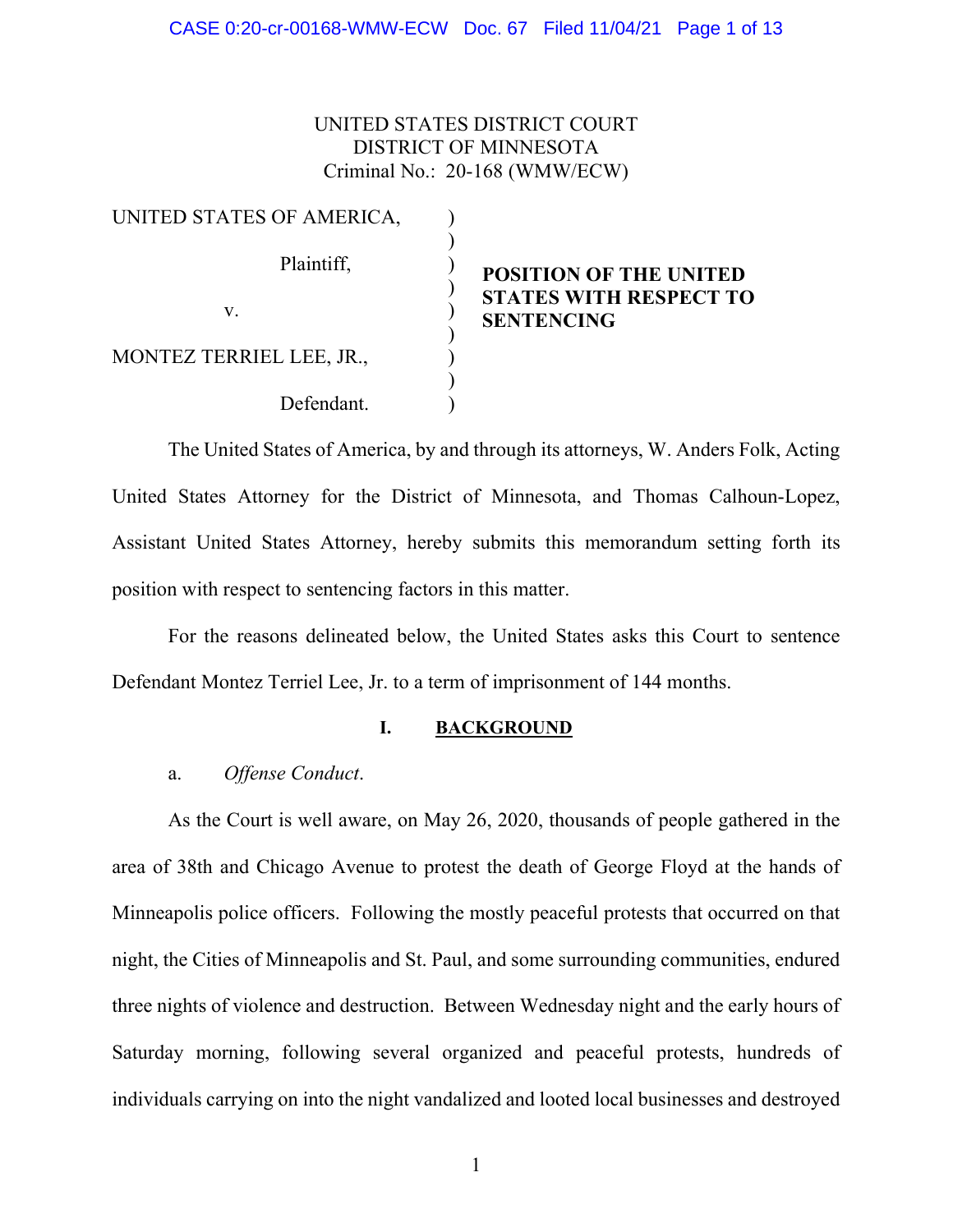#### CASE 0:20-cr-00168-WMW-ECW Doc. 67 Filed 11/04/21 Page 2 of 13

buildings, vehicles, and other property through arson, smashing doors and windows, hurling objects, and other means.

As part of that unrest, on May 28, Mr. Lee and others broke into the Max It Pawn Shop located at 2726 East Lake Street. Mr. Lee poured fire accelerant around the pawn shop and lit it on fire. The subsequent fire destroyed the business.

On June 8, 2020, ATF Special Agent Certified Fire Investigators received three videos from the arson of the Max It Pawn.

The first video begins with people looting the Max It Pawn. Then a masked man, later identified as Mr. Lee, is shown pouring liquid out from a metal container throughout the pawn store. The video then cuts to outside the pawn shop, which is now on fire. Mr. Lee is shown, now not wearing a shirt, holding his fist up. The man taking the video exclaims "Oh, shit—you really did it!"

The second video begins with the man identified as Mr. Le standing in front of the pawn shop as it is in flames The individual filming asks Mr. Lee "What you do, Tez?" Mr. Lee responds "Fuck this place. We're gonna burn this bitch down."

The third video begins with a group of men, including the man identified as Mr. Lee, joking about restaurants they are going to "hit" next. It then cuts to a recording of a cell phone showing the looting of the pawn shop.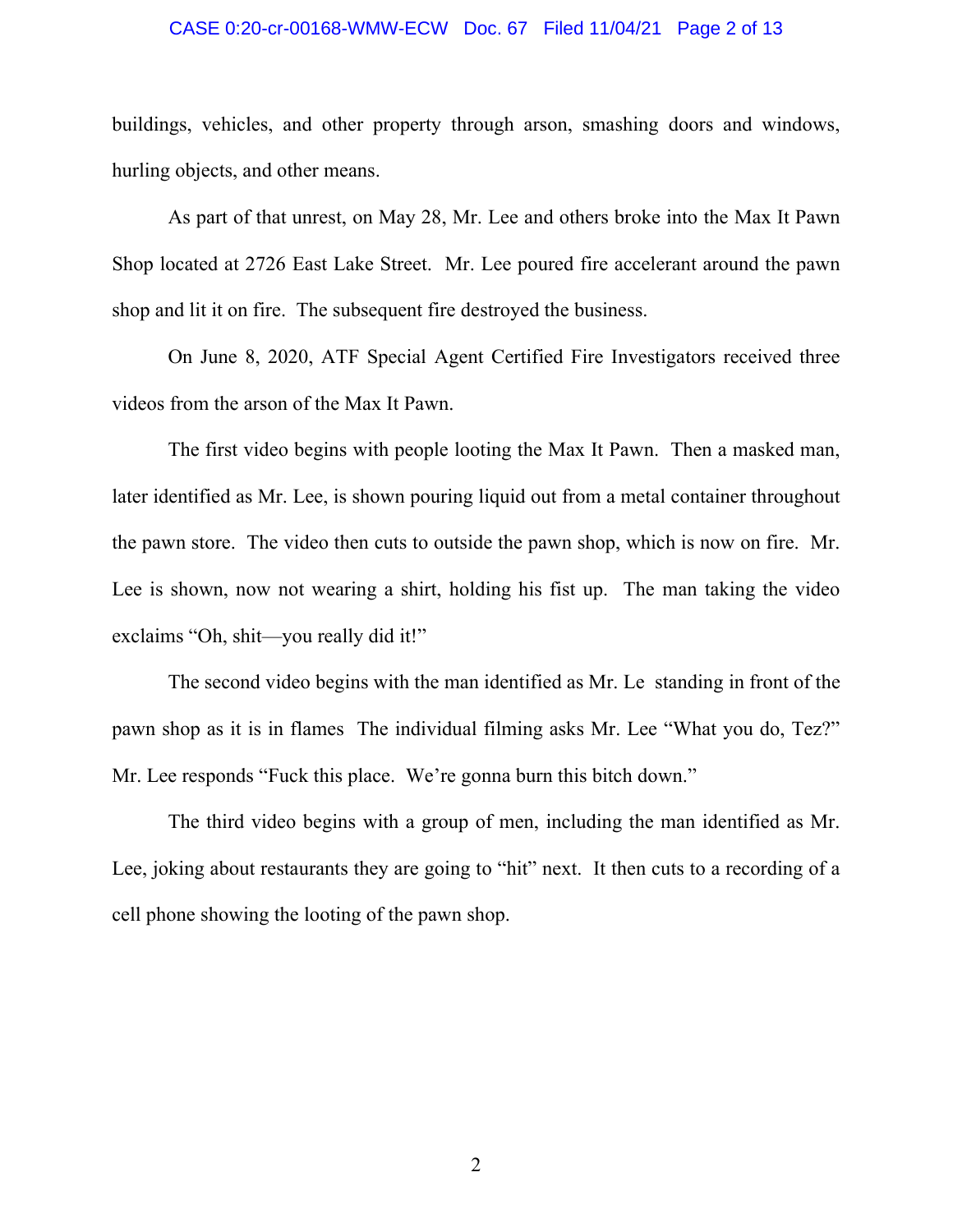

Fig. 1: A still from the first video, showing Mr. Lee pouring accelerant around the pawn shop.



Fig. 2: Mr. Lee in front of the burning pawn shop.

On June 5, 2020, a man named Oscar Lee Stewart, 30, was reported missing to the Burnsville Police Department by his mother. Mr. Stewart's mother reported that she had not seen her son since May 28, 2020. Investigators learned that Mr. Stewart's vehicle had been found near the Max It Pawn.

On July 20, 2020, authorities located Mr. Stewart's body in the rubble of the Max It Pawn. Mr. Stewart's remains were submitted to the Hennepin County Medical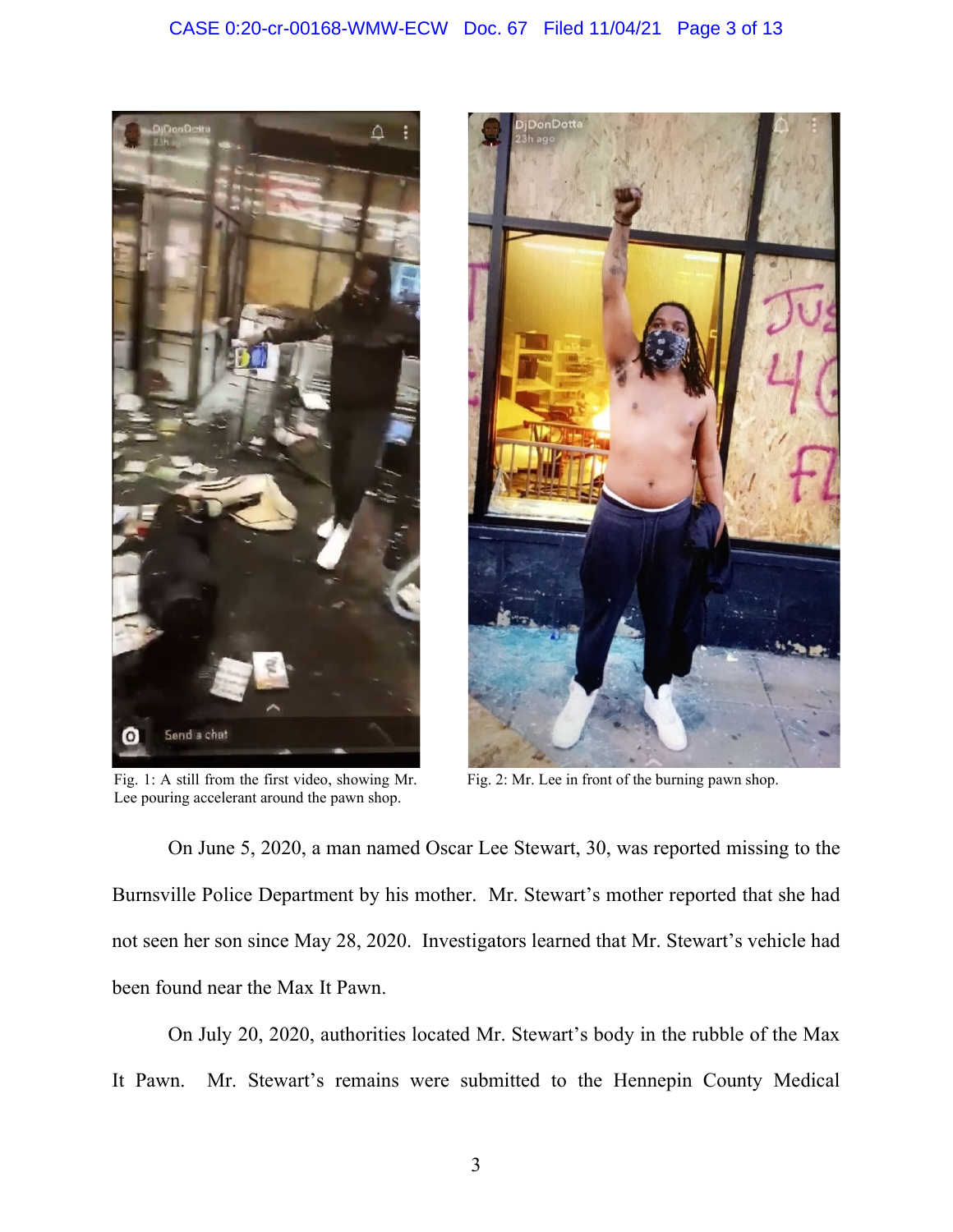#### CASE 0:20-cr-00168-WMW-ECW Doc. 67 Filed 11/04/21 Page 4 of 13

Examiner's Office. That office attributed Mr. Stewart's death to "probable inhalation of products of combustion and thermal injury (building fire)."

## b. *The Presentence Investigation Report*.

## 1. The Government's Position.

The United States agrees with the conclusions set forth in the Presentence Report ("PSR") concerning the Guidelines calculations. Because a death resulted from the offense, the provisions of U.S.S.G. § 2A1.2 apply. (PSR ¶ 16, citing U.S.S.G. § 2K1.4(c)(1).) The adjusted offense level is therefore 38. (PSR  $\P$  16, citing U.S.S.G. § 2A1.2(a).) With full credit for acceptance of responsibility, the total offense level is 35. (PSR ¶ 25.) Mr. Lee's prior convictions of burglary, assault, violation of no contact order, and theft of property yield five criminal history points. (PSR ¶¶ 30, 33, 34, 35.) Because Mr. Lee was under a criminal justice sentence for his prior assault conviction in Olmsted County, two additional points are added. (PSR ¶ 39.) Mr. Lee's criminal history category is therefore IV. (PSR ¶ 40.) The resulting Guideline range would be 235–293 month's imprisonment. (PSR ¶ 78.) Because this exceeds the statutory maximum term of 240 months, the Guideline range is 235–240 months' imprisonment. (*Id.*, citing U.S.S.G. §  $5G1.1(c)(1)$ .)

## 2. Mr. Lee's Objections.

Consistent with his plea agreement, Mr. Lee has objected to the determination by the PSR that Mr. Stewart's death resulted from his offense, and the subsequent application of application of U.S.S.G. § 2A1.2(a). (PSR A.1–A.2.) The United States opposes this objection. The United States has sought an evidentiary hearing to establish the relevant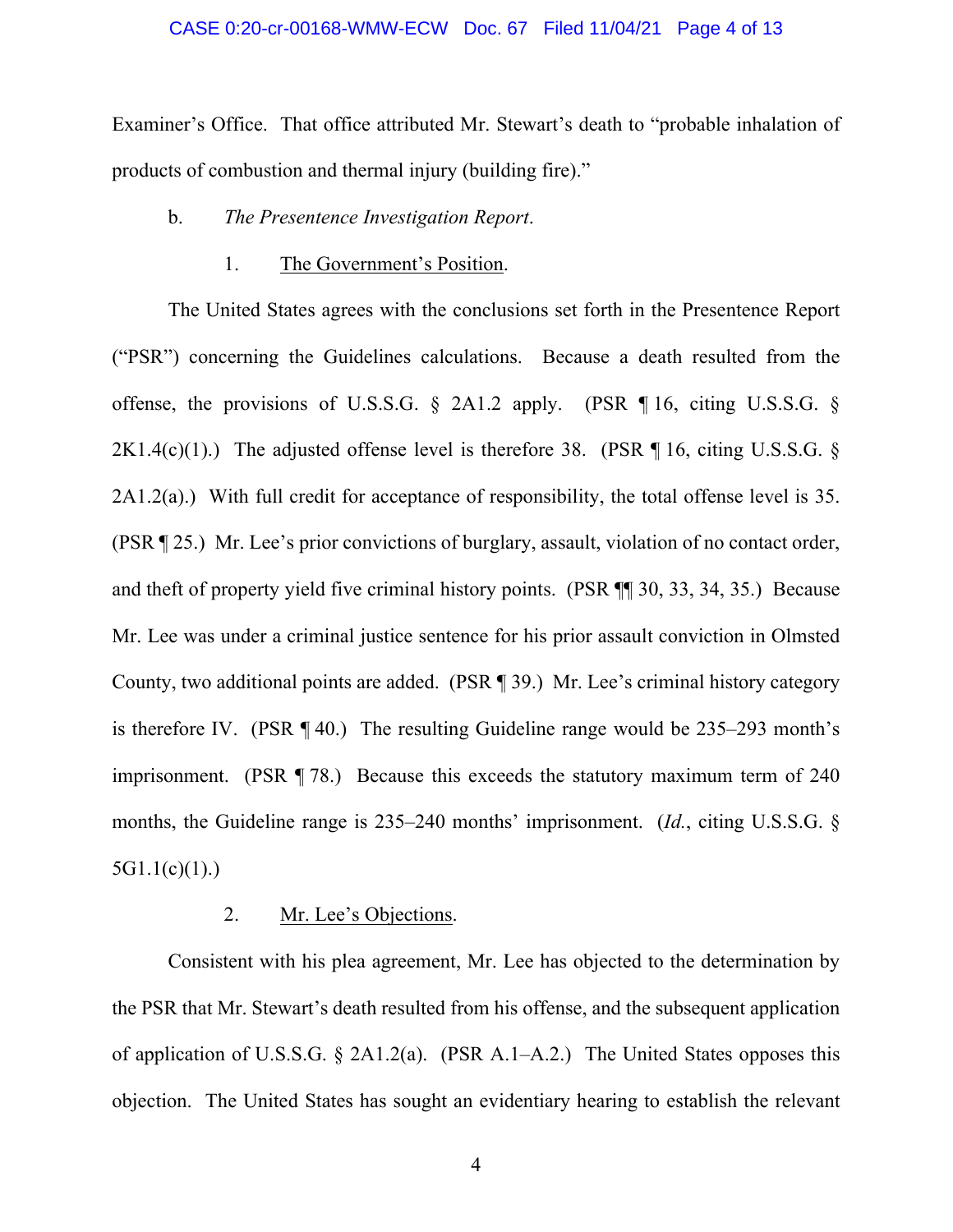#### CASE 0:20-cr-00168-WMW-ECW Doc. 67 Filed 11/04/21 Page 5 of 13

facts at sentencing. (Document No. 66.)

### **II. ARGUMENT**

As the Court knows, in addition to determining Mr. Lee's Sentencing Guideline range (18 U.S.C. § 3553(a)(4)), the Court is required to assess the other applicable sentencing factors under Section 3553(a) of federal sentencing law. Those factors include the nature and circumstances of the offense; the history and characteristics of the defendant; the need for the sentence imposed to reflect the seriousness of the offense, to promote respect for the law, to provide just punishment for the offense, to afford adequate deterrence to criminal conduct, and to protect the public from further crimes of the defendant; the need to avoid unwarranted sentencing disparities; and the need to provide restitution to victims. 18 U.S.C. § 3553(a).

Pursuant to these factors, the United States requests the Court sentence Mr. Lee to a term of imprisonment of 144 months.

## a. *The Nature and Circumstances of the Offense*.

Mr. Lee committed a crime that cost a man his life. His assertion that he did not intend to hurt anyone is of little comfort to the family and friends Mr. Stewart left behind. Their loved one has been cruelly taken away from them. Mr. Stewart's life has been cut short.

It is for precisely this reason, of course, that the applicable Guideline provision for arson cross-references the homicide provisions, including the guidance regarding "felony murder." U.S.S.G.  $\S\S 2K1.3(c)(1)(B)$ , 2A1.1, comment. (n.2(B)). Arson in particular is an inherently dangerous and unpredictable felony offense. The arsonist who sets a building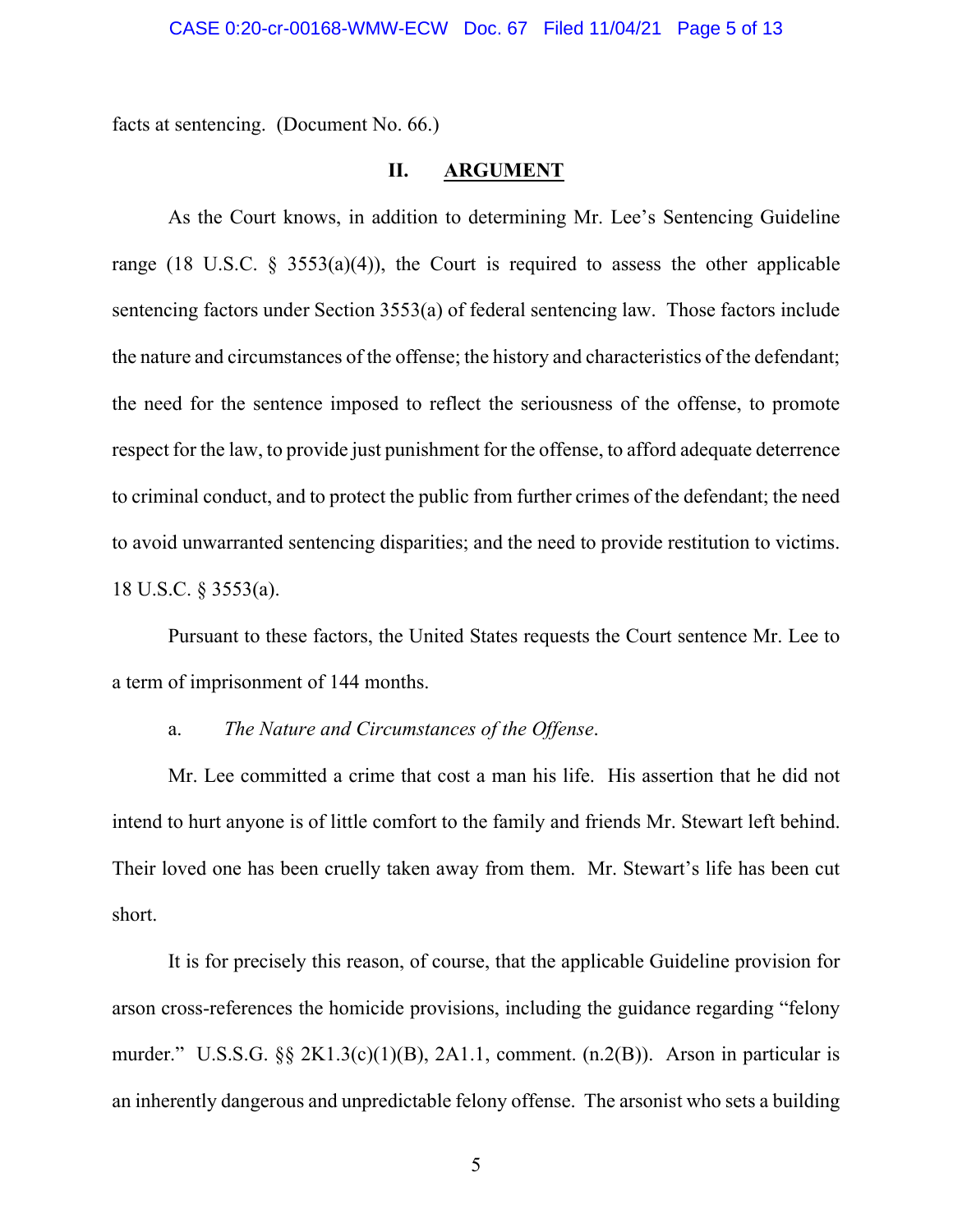#### CASE 0:20-cr-00168-WMW-ECW Doc. 67 Filed 11/04/21 Page 6 of 13

ablaze cannot know the extent of the damage or death he or she will cause—the crime is by its nature chaotic and uncontrollable. Surrounding homes and businesses may be inadvertently destroyed; firefighters, people trapped in buildings, or the arsonist him or herself may be killed. In this case, Mr. Stewart paid the cost for Mr. Lee's flagrantly dangerous disregard for others. Mr. Lee states that he checked the building before he set the fire to make sure no one would be hurt. (PSR  $\P$  13.) If true, this is at least some small measure of precaution. But as the evidence makes clear, it was woefully inadequate. Mr. Lee's check of the building did not save Oscar Stewart's life; nor would it have been effective in saving the lives of any firefighters had they become trapped; nor would it have saved the lives and property of nearby neighbors if the wind carried the conflagration to their homes.

A significant sentence is necessary in this case. It is necessary to provide just punishment for a crime that cost Mr. Stewart his life; that deprived Mr. Stewart's family of their loved one; that risked the lives, homes, and businesses of Minnesotans. The question before the Court is what this sentence should be.

## b. *Applicability of the U.S. Sentencing Guidelines*.

The value of human life is, of course, incalculable. Civil law attempts to monetize it for purposes of remedy. Criminal law attempts to account for it for purposes of punishment. But for Mr. Stewart's family and friends, his life was invaluable. No price tag can be put on it, and no amount of punishment can equal the loss.

The Sentencing Guidelines note that for cases of felony murder where "the defendant did not cause the death intentionally or knowingly, a downward departure may

6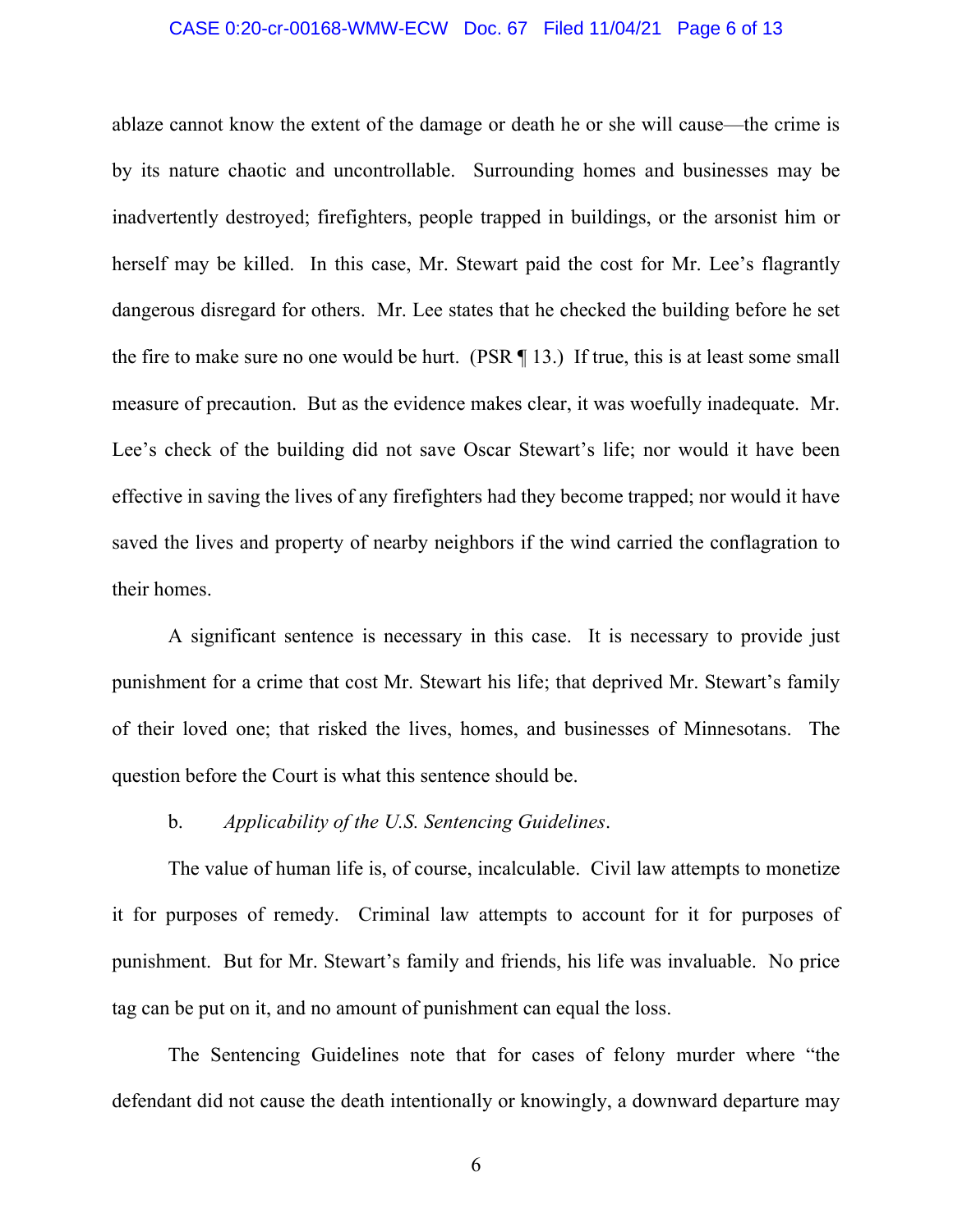#### CASE 0:20-cr-00168-WMW-ECW Doc. 67 Filed 11/04/21 Page 7 of 13

be warranted." U.S.S.G. § 2A1.1, comment. (n.2(B)). The Guidelines add that the "extent" of the departure should be based upon the defendant's state of mind (e.g., recklessness or negligence), the degree of risk inherent in the conduct, and the nature of the underlying offense conduct." *Id.* The Guidelines note, however, that "departure below the minimum guideline sentence provided for second degree murder in § 2A1.2 (Second Degree Murder) is not likely to be appropriate. *Id.* Thus, the PSR's assignment of base offense level 38.  $(PSR \, \P \, 16.)$ 

The Guidelines state that departure below this range is not *ordinarily* appropriate. However this is an extraordinary case. The United States therefore seeks a downward variance, and a sentence of 144 months.

Mr. Lee's motive for setting the fire is a foremost issue. Mr. Lee credibly states that he was in the streets to protest unlawful police violence against black men, and there is no basis to disbelieve this statement. Mr. Lee, appropriately, acknowledges that he "could have demonstrated in a different way," but that he was "caught up in the fury of the mob after living as a black man watching his peers suffer at the hands of police." (PSR ¶ 13.) As anyone watching the news world-wide knows, many other people in Minnesota were similarly caught up. There appear to have been many people in those days looking only to exploit the chaos and disorder in the interests of personal gain or random violence. There appear also to have been many people who felt angry, frustrated, and disenfranchised, and who were attempting, in many cases in an unacceptably reckless and dangerous manner, to give voice to those feelings. Mr. Lee appears to be squarely in this latter category. And even the great American advocate for non-violence and social justice, Dr. Martin Luther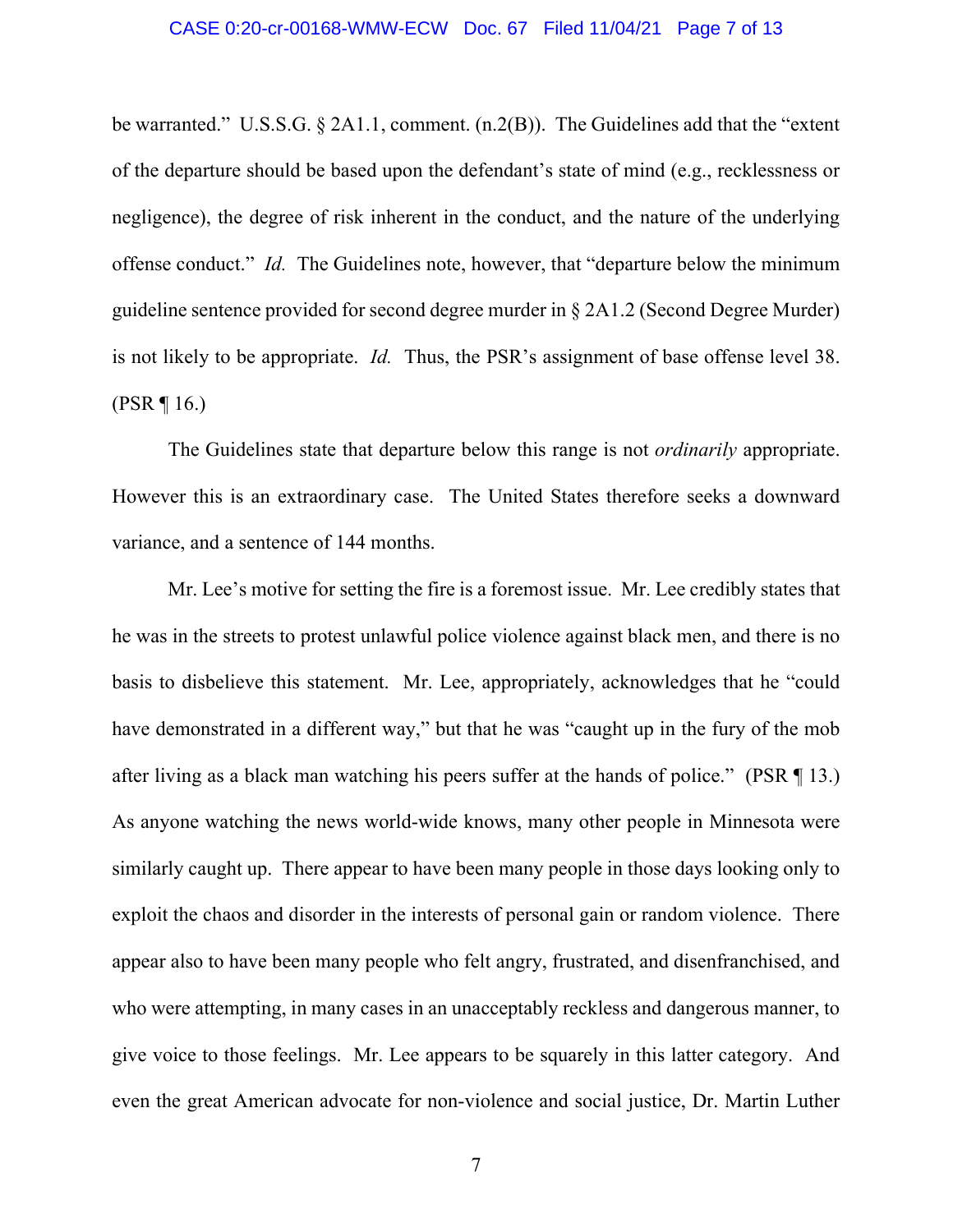#### CASE 0:20-cr-00168-WMW-ECW Doc. 67 Filed 11/04/21 Page 8 of 13

King, Jr., stated in an interview with CBC's Mike Wallace in 1966 that "we've got to see that a riot is the language of the unheard." Lily Rothman, *What Martin Luther King Jr Really Thought About Riots*, Time Magazine (2015), *[https://time.com/3838515](https://time.com/3838515/baltimore-riots-language-unheard-quote/)*.

In light of these circumstances, the analysis of the Guidelines does not appear appropriate. Consider, for example, that both assault with intent to commit murder and attempted murder have a base offense level of 33. U.S.S.G. § 2A2.1(a). This means that, if Mr. Lee had assaulted Mr. Stewart with the intent to kill him, his Guideline range would be 135–168 months' imprisonment—about ten years less than the current range. But the criminal culpability, and the danger to society, that an attempted murderer poses appears much greater than the culpability and danger of Mr. Lee.

c. *Comparable Sentences*.

This case can be compared and contrasted with other cases the United States found in which arson or the detonation of a destructive device took a human life.

- In *United States v. Martinez*, the defendants detonated a bomb to destroy a commercial building as part of a protection money scheme. 16 F.3d 202, 204 (7th Cir. 1994). The bomb killed a co-conspirator. *Id.* The defendants received sentences ranging between three and ten years, depending upon roles in the offense and criminal histories. *Id.* at 205.
- In *United States v. Paden*, the defendant was convicted of setting an electrical fire in a commercial building to commit insurance fraud. 908 F.2d 1229, 1232–33 (5th Cir. 1990). A firefighter responding to the fire was trapped by falling debris and killed. *Id.* at 1233. The defendant was sentenced to 140 months' imprisonment. *Id.*
- In *United States v. Martin*, the defendant destroyed a two-story residential apartment building in retaliation for an occupant's having informed on his drug dealing activities. 63 F.3d 1422, 1424 (7th Cir. 1995). Three firefighters were trapped when a wall collapsed, and two died. *Id.* The defendant was sentenced to 50 years' imprisonment. *Id.*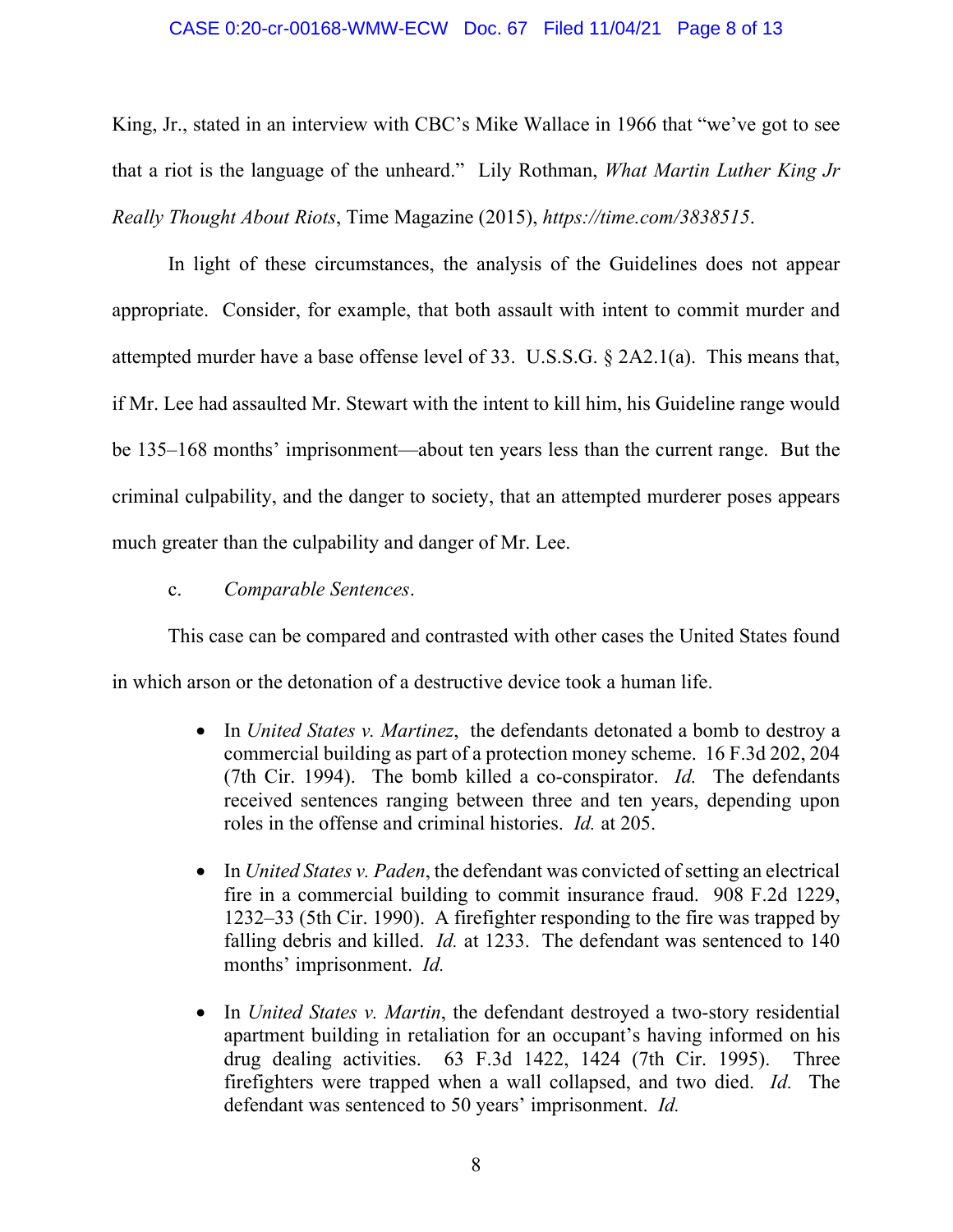• In *United States v. El-Zoubi*, the defendant paid his 20-year-old nephew to burn his store down to collect insurance money. 993 F.2d 442, 445 (5th Cir. 1993). The nephew was killed in the fire. *Id.* The defendant was sentenced to 120 months' imprisonment. *Id..*

How does the Defendant's conduct compare with that of the defendants in these cases? The analysis is complicated. Unlike the cases of *Martinez* and *El-Zoubi*, Mr. Stewart was not a co-conspirator to the crime—he neither contributed to the danger nor assumed the risk of the crime. He was unlawfully in the pawn shop, but he did nothing to hurt or endanger anyone. Unlike *Martin*, Mr. Lee burned down a commercial building, not a residential one. And unlike all the cases above, however (particularly *Martin*), Mr. Lee did not commit the offense as part of a separate felony crime, or otherwise for any personal gain. The raised fist Mr. Lee showed, and his brazenness in committing the crime (*see* Fig. 2, *supra*) is telling. Mr. Lee was terribly misguided, and his actions had tragic, unthinkable consequences. But he appears to have believed that he was, in Dr. King's eloquent words, engaging in "the language of the unheard."

Also telling is Mr. Lee's candor to agents of the Bureau of Alcohol, Tobacco, Firearms and Explosives (ATF) after he was arrested. The interview took place on June 15, 2020, before the discovery of Mr. Stewart's body. But Mr. Lee took responsibility for his actions and admitted to having set the fire, to his credit. He explained the reasons he had done so, consistent with his statement of acceptance of responsibility (PSR \mum 13).

d. *The § 3553(a) Factors*.

The United States now turns to the sentencing objectives of federal law. The law specifically delineates four categories of requirements for a sentence. 18 U.S.C. §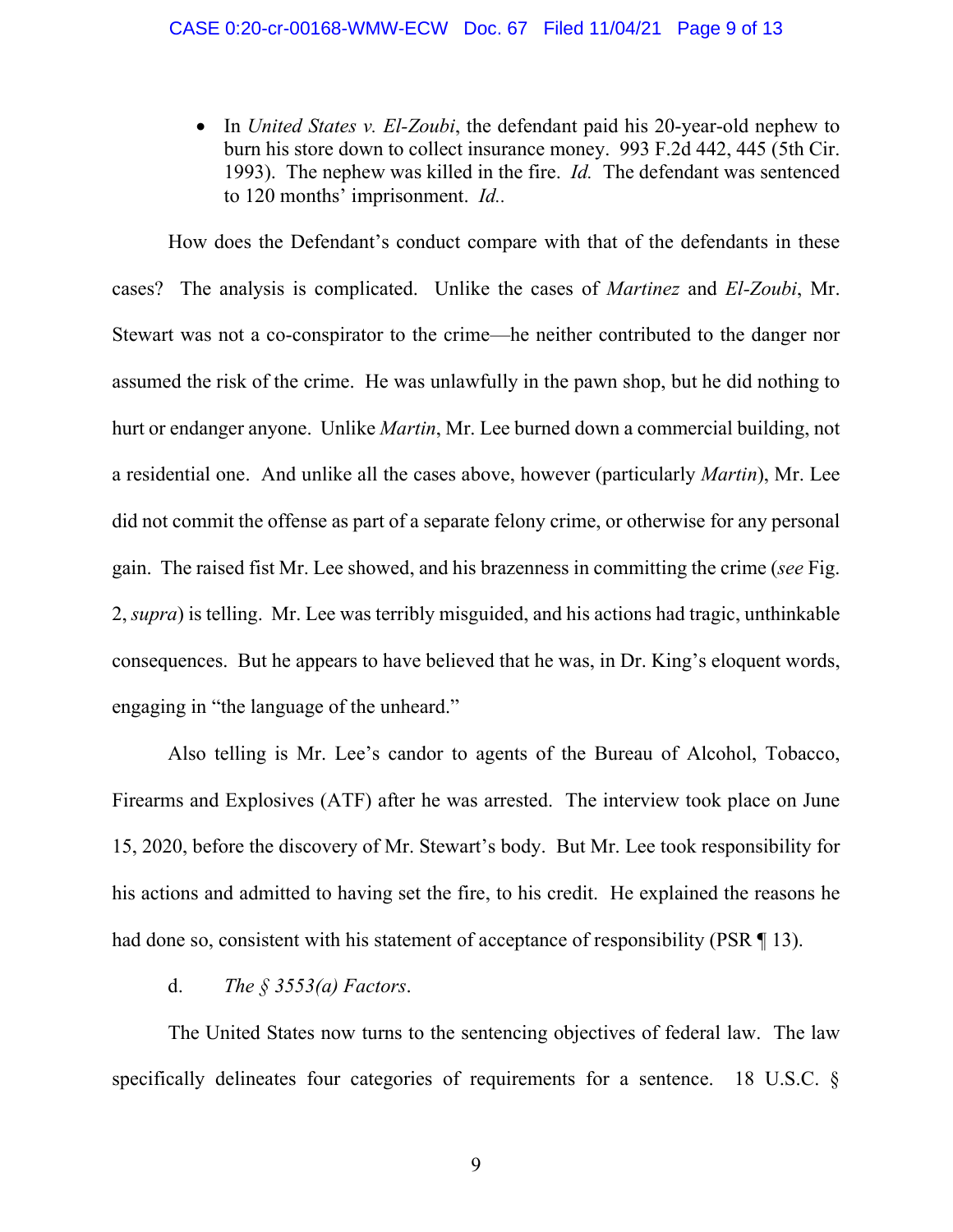$3553(a)(2)(A)$ –(D). Each is addressed separately below.

The Court's sentence must "afford adequate deterrence to criminal conduct." 18 U.S.C.  $\S 3533(a)(2)(B)$ . Specific deterrence does not appear to be a driving factor in this case. Mr. Lee appears to be a thoughtful, intelligent man. He does have a terrible incident of domestic violence in his criminal history, in which he viciously assaulted a woman and ruptured her left eardrum. (PSR ¶ 33.) However his non-vehicular criminal history ends in 2016, when he was 21 years old. *(Id.*) His longest sentence has been 60 days' jail, for the domestic assault. (*Id.*) And his criminal actions as a younger man appear informed by the abusive and unstable environment in which he grew up, for which he has sought treatment. (PSR ¶¶ 44–47, 64.) A long sentence does not appear necessary to deter Mr. Lee from future crime. General deterrence likewise seems to be of limited import here. The events of late May of 2020 were informed by forces that have been present in this country since its inception. General deterrence appears to be of limited relevance given the passions and historical forces at work in the crime.

The Court's sentence must also "protect the public from further crimes of the defendant." 18 U.S.C.  $\S 3533(a)(2)(C)$ . This factor too appears to be of limited relevance. For the reasons noted in the discussion about deterrence above, Mr. Lee does not appear to pose a danger to the public.

The Court's sentence must "provide the defendant with needed educational or vocational training, medical care, or other correctional treatment." 18 U.S.C. §  $3533(a)(2)(D)$ . Here again, this does not appear to be a factor that would drive the Court's sentence. Mr. Lee reports no illegal drug use since 2019, and has completed substance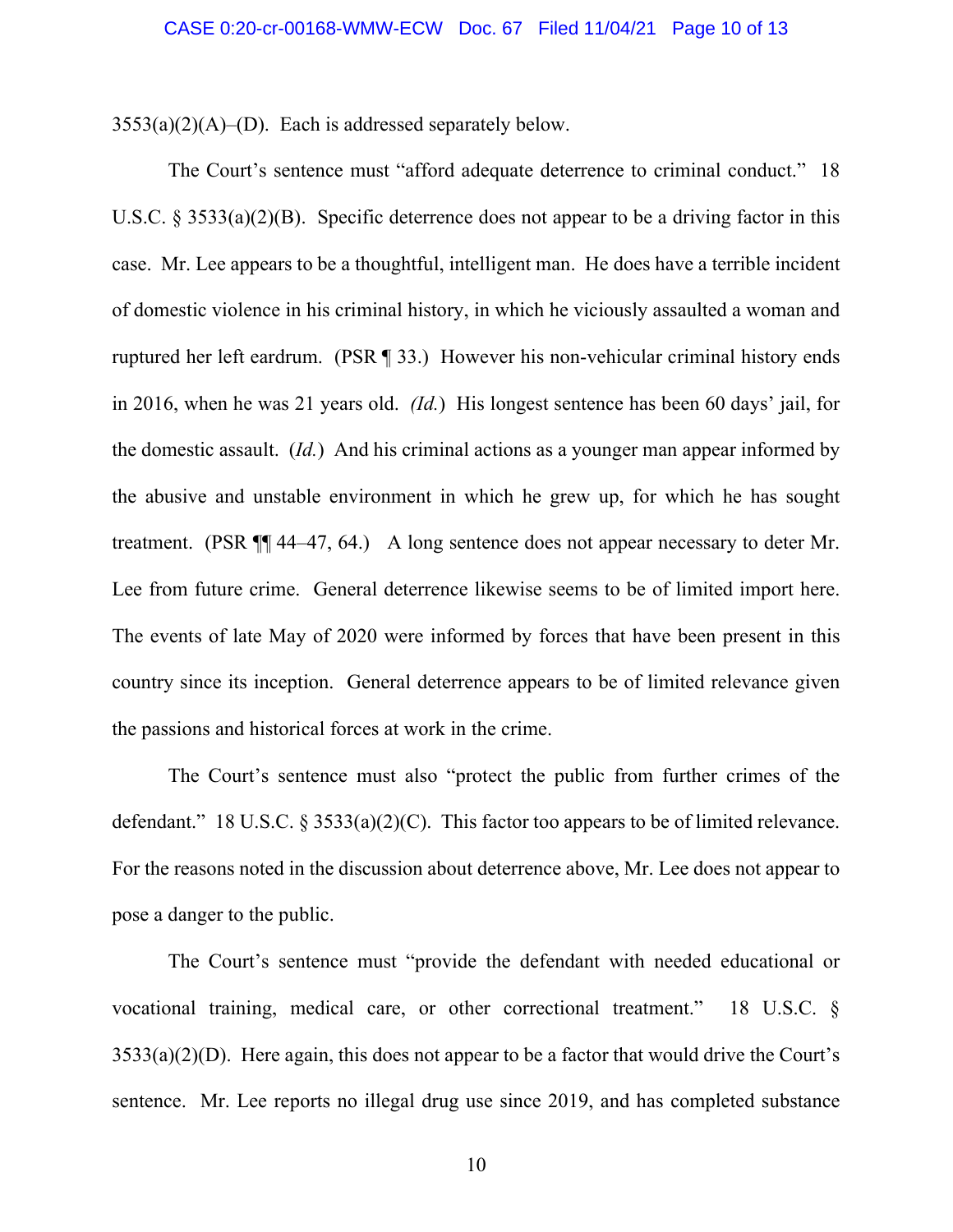#### CASE 0:20-cr-00168-WMW-ECW Doc. 67 Filed 11/04/21 Page 11 of 13

dependency treatment. (PSR  $\P$  61–62.) He states that he obtained his GED. (PSR  $\P$  64.) He has had significant troubles in school, but this trouble, as well as his history of drug abuse, again appears to be the result of the abusive and unstable environment in which he grew up. (PSR ¶¶ 44–47, 64.) Mr. Lee had a plan to turn his life around, which appears to have been upended by the COVID-19 pandemic. (PSR ¶ 48.) Though he would no doubt benefit from prison programming, a lengthy sentence does not appear necessary to provide training, care, or treatment.<sup>[1](#page-10-0)</sup>

That leaves the first requirement that the law imposes: the need for the Court's sentence "to reflect the seriousness of the offense, to promote respect for the law, and to provide just punishment for the offense." 18 U.S.C.  $\S$  3553(a)(2)(A). In the view of the United States, this is the factor that must drive the Court's sentence. The Court's sentence must account for the fact that Mr. Lee's crime took Oscar Stewart's life. It is for this reason that the United States requests a sentence of 144 months' imprisonment.

In the *Martinez* case, Seventh Circuit Chief Judge Richard Posner discussed the difficulty in sentencing someone whose reckless actions had taken a human life. 16 F.3d at 205–06. He discussed "the difference in culpability between endangerment and death," and described what philosophers call "moral luck":

It is true that in a system of morality in which only intentions and behaviors, but not consequences, count, there is no moral distinction between dangerous conduct that causes harm and otherwise identical dangerous conduct that does not. The only difference is luck, not usually considered a moral attribute. But "moral luck," as philosophers refer to distinctions in

<span id="page-10-0"></span> $<sup>1</sup>$  The United States likewise acknowledges that, as the Supreme Court has noted,</sup> sentencing courts may not impose a prison term to promote an offender's treatment or rehabilitation. *Tapia v. United States*, 564 U.S. 319, 326–27 (2011).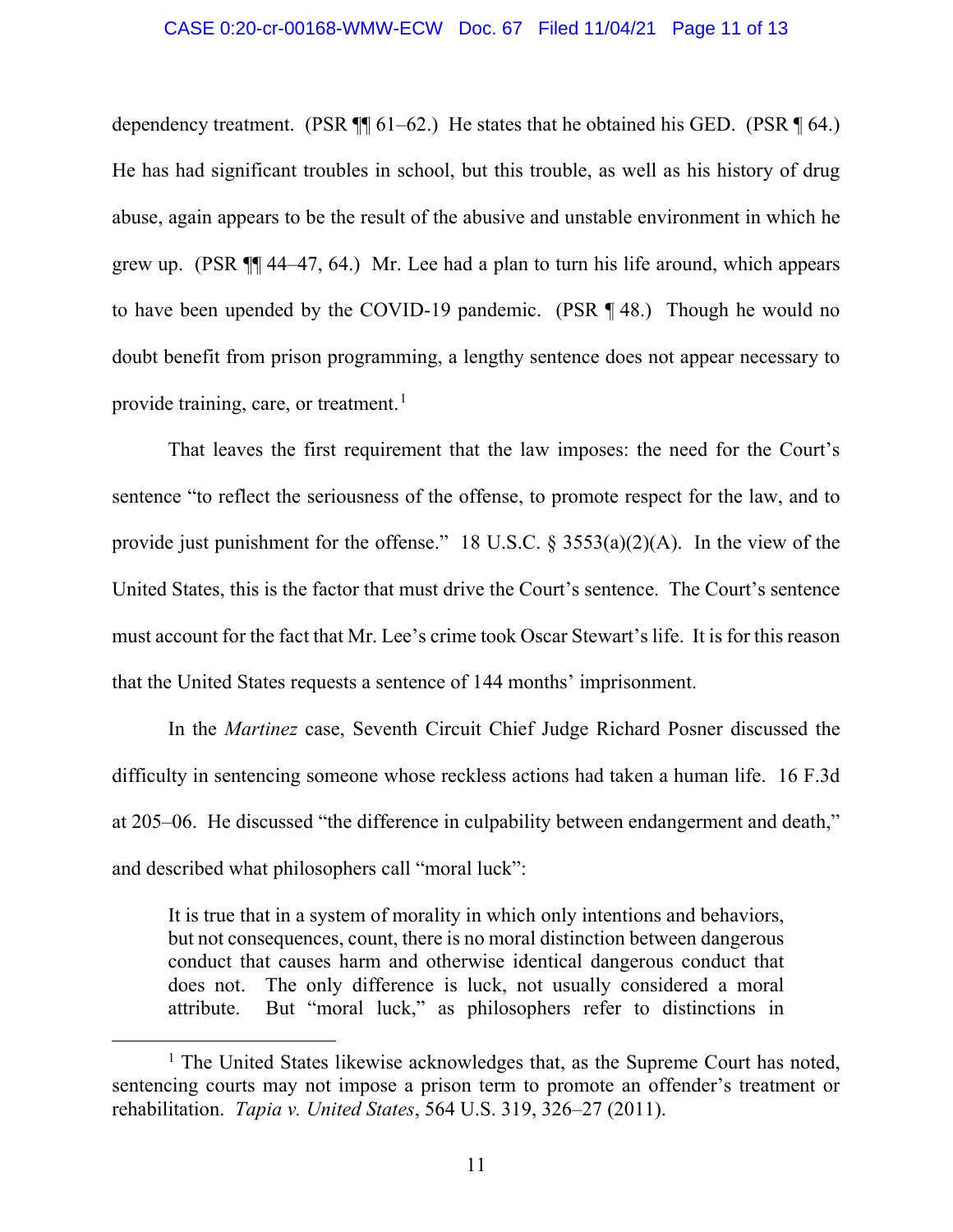culpability that are based on consequences rather than intentions, is, rightly or wrongly, a pervasive characteristic of moral thought in our society, at least the moral thought that informs the criminal law. Two people drive at the same unlawful speed under identical road conditions. One hits a child; one hits no one. The first is guilty of involuntary manslaughter; the second of a violation of the highway code. The only difference between their conduct is the consequence. The difference, though fortuitous, counts for the severity of the punishment deemed appropriate for the defendants' behavior.

*Id.*

Judge Posner's analysis applies no less in this case. "Moral luck" casts a long shadow over this case. Had circumstances been just a little different, Mr. Stewart would be alive today, and Mr. Lee would face significantly less criminal liability (a Guideline range of 60 months, approximately 15 years less than the PSR's calculation)—the cruel caprices of fate. But consequences matter. As in *Martinez*, Mr. Lee must face responsibility for the consequences of his actions, not just his intent.

No term of imprisonment will bring Mr. Stewart back, or adequately reflect the loss of his life. A sentence of 144 months will reflect the seriousness of Mr. Lee's offense, promote respect for the law, and provide just punishment for that offense. It is 73 times more than the longest sentence Mr. Lee has ever previously served (60 days). It is sufficient to address the sentencing factors of 18 U.S.C. § 3553(a).